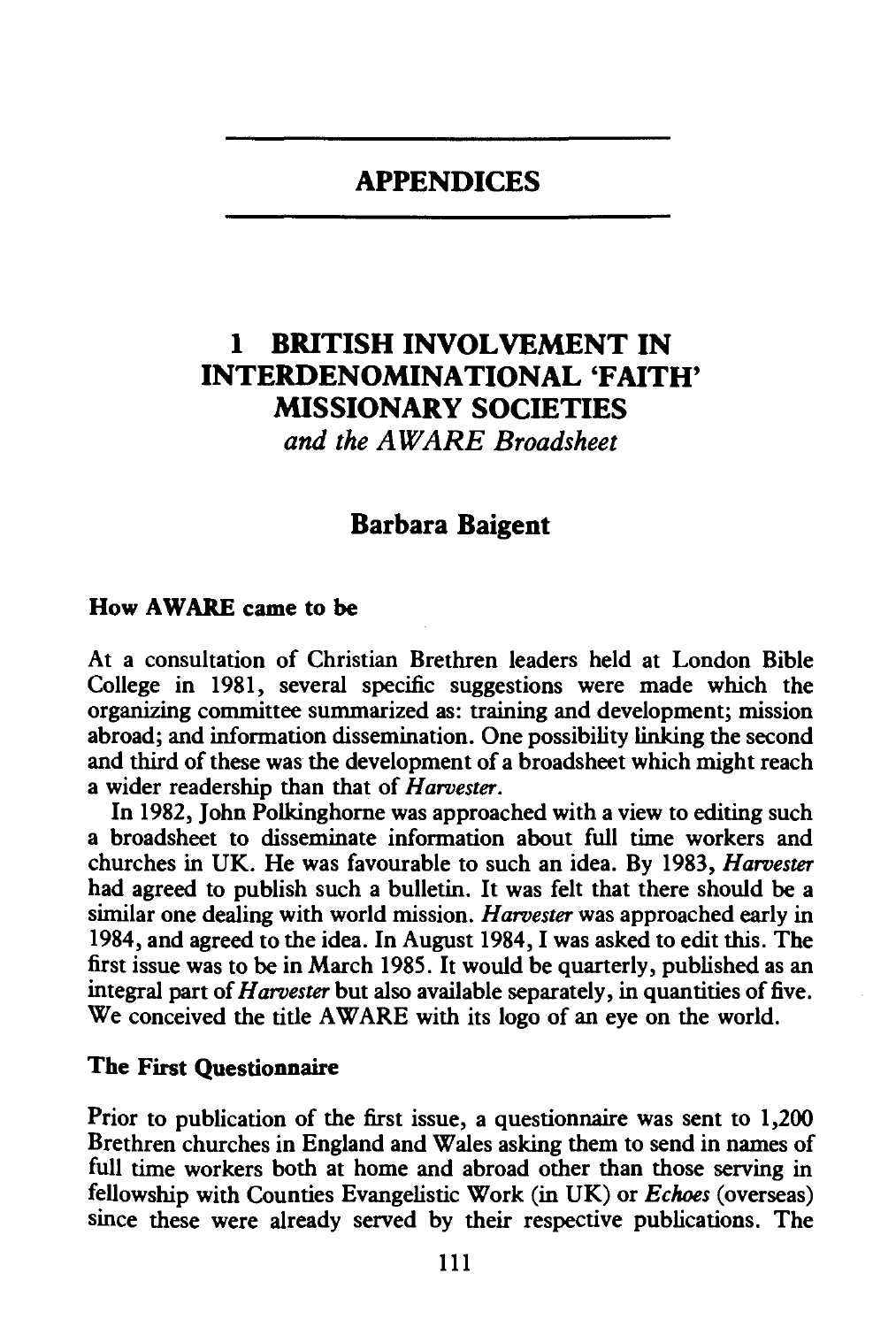churches were asked to give the names of the societies with which they were working, and to indicate if they would be prepared to subscribe to a world mission bulletin.

By November 1984, we had received 168 completed questionnaires. 107 churches welcomed the idea of a news bulletin and the returns indicated that they would take up 1,000 copies in addition to those received as part of *Harvester.* In the event, this figure proved over optimistic, and only about 250 copies have been taken up. 101 churches sent details of 198 commended full time workers (other than those with *Echoes* and 'Counties'): 54 married couples and 90 single people.

## **The Current List**

At the time of writing this paper for the 1987 consultation I had 211 names of people working with 42 societies, or 246 names when such people as Hebron School teachers are included.

Subsequently, Partnership has surveyed the Brethren churches of UK. Returns from just over 300 churches, collated with existing records indicates that there are now at least 276 working in world mission apart from those with *Echoes.* 230 of these are abroad, 40 independent and 190 in societies (56 societies) and 46 are in the UK either with societies (43 in 16 societies) or independent (3). This of course does not include full time workers and evangelists working in UK either independently or with 'Counties' etc.

The reason that I believe these numbers to be only a fraction of the total is illustrated by two examples. When I wanted an article on Operation Mobilisation I wrote to them in 1986 and their computer produced 44 names of Christian Brethren full time with OM (I had only 4 names). In 1987 when I wrote to New Tribes Mission for news they gave me 28 as the number of Christian Brethren from UK with their mission (I had only 11 names).

Some societies are not prepared to give me a breakdown of which of their missionaries are 'Brethren', saying, 'We are all one in Christ Jesusno labels'! And many churches still have not heard of AWARE and have not sent in a list of their missionaries.

In the appendix to this article I have listed the societies with which we have missionaries. (Numbers are only given where they are significant).

One of the big problems is trying to discover whether or not a person is on short term service and if so, when they have returned to the UK. I know of no method of keeping the records updated at present.

## **The Second Questionnaire**

This was sent in 1985 to all the missionaries on our list asking them if they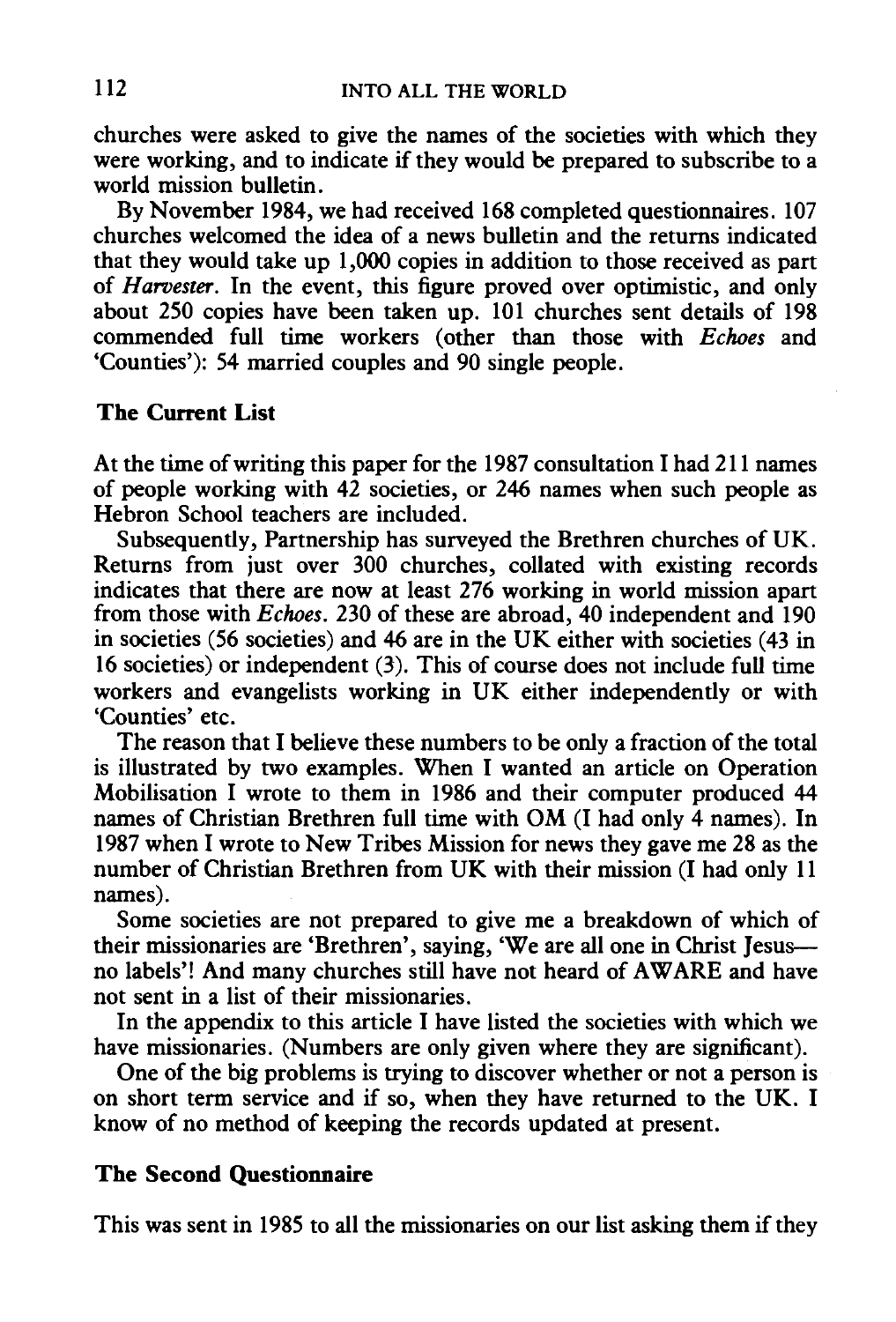#### APPENDICES 113

would like their names to be included on a list for prayer. 65 people abroad responded to this, giving their name, society, location and a prayer request. The list was published in *Harvester* in May '86. It is on the computer at Paternoster Press but is in need of someone to keep it updated.

### AWARE and its parameters

The aims were stated clearly in 'Editor's Eye' of the first issue. Broadly they were:

1 To keep readers informed of what was happening in mission around the world.

2 To increase prayer support for and fellowship with God's servants working alongside national Christians.

3 To challenge us at home with the needs and opportunities.

We hoped to publish news of national churches where there is no missionary; news of medical electives and other short term service; ideas for twinning churches in Britain with those abroad; news of those working in societies who meet with Christian Brethren either abroad or when at home; information about training courses; advance notices of missionary meetings and reports of such events.

I must confess that, in the main, the response has been disappointing. The letters of appreciation have mostly come from missionaries abroad. No church has sent me an advance notice of a missionary event (perhaps there are none!). No church has sent me a report of one either!

One or two churches have sent me an up-to-date list of people abroad and I have been able to publish details of nine 'sending churches'. In the first 8 issues we featured 24 different societies or groups, and 27 missionaries or national workers, plus their families. 200 different people have actually been named in at least 17 countries. The national workers featured are in Portugal, Spain, India, Singapore, France, Jamaica and Zambia.

The scripture the Lord has given me throughout is Philippians 1:5,18,27; 'partnership in the gospel ... the important thing is that in every way . . . Christ is preached . . . in one spirit contending as one man for the faith of the gospel.'

# Developments from AWARE

I had hoped to include in AWARE opportunities for service abroad, but I rarely receive any. Also I felt it important to provide an opportunity to reeducate readers regarding mission. As a result *Harvester* ran a series which we called 'Going Global'. Between January and December 1987, there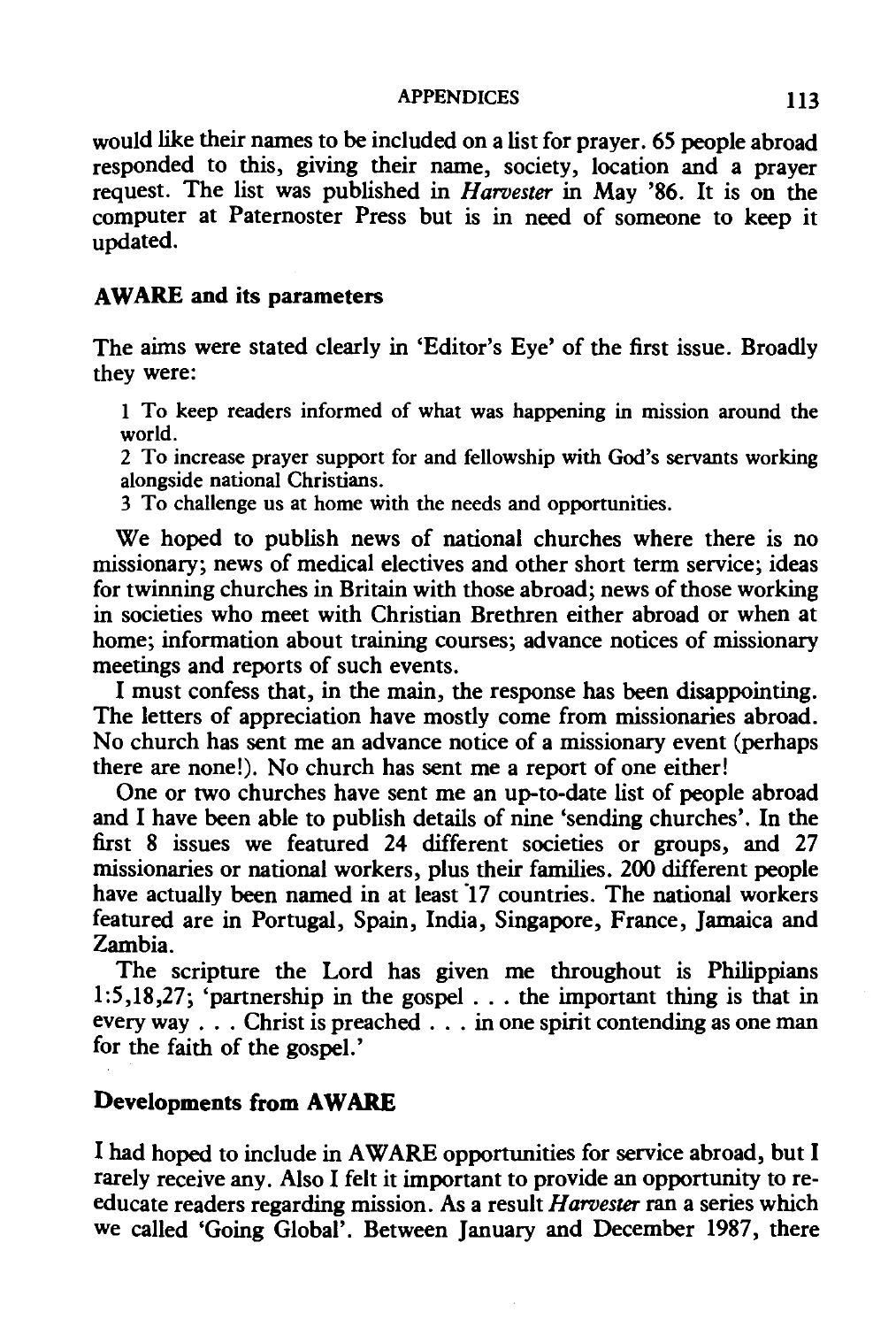were 12 contributions on such matters as pastoral care, rehabilitation, retirement, tent-making opportunities, responsibility of elders etc.

*The AWARE Exhibition* When I went to Spring Harvest and saw the vast mission exhibition there, I was saddened to discover that there was no exhibition to show the input of Christian Brethren abroad. We have been able to put together a small exhibition which has been set up at the Swanwick Conference, and is available to be used at conferences, holidays, celebrations etc. It advertises *Harvester,* A WARE and mission.

## The future

As Ernest Oliver has stated in his paper, 'the pattern of the international, interdenominational, united mission set up and sustained during the past 30 years provides an outstanding example of modem missionary method'. AWARE is appreciated by missionaries because they are the ones who know that when you get out there, abroad, *you work together with other Christians.* If you don't, you are setting up exclusive churches which may miss the tide of blessing that is sweeping across the world.

Emest also states that he knows only one missionary society that includes workers from other churches and organizations in its prayer diary because those workers are in the same physical area. We have seen that AWARE is seeking to link together in prayer workers all over the world who have one common bond—that they are commended by Brethren churches--but do not come within the criteria drawn up by the editors of *Echoes.* There are many such people, working with many societies. What AWARE is achieving and where it is going is open to discussion.

I would like to suggest that maybe we should consider praying and working towards *one monthly magazine* which would be a combination of *Harvester, Echoes,* A WARE and *News from Counties.* It would be a news magazine of what British Christian Brethren are doing in UK and worldwide, with Bible teaching and feature articles. This may be an impossible dream for Britain but it is actually being done in Switzerland!

I believe that things are happening abroad that we at home don't realise because the missionaries don't tell us, and, at the same time, for some Christians serving God abroad things change so fast at home that they can't keep up with us. Such a magazine as I envisage, sent free to all missionaries, would keep them and us up-to-date with current thinking and events.

Incidentally I was interested to read an article in *Echoes* (August 1986) about the *Missionary Study Class Movement* which in 1911 led to the publication of a magazine called *'Links of Help'.* The article tells us that *Links of Help* published missionary material and opinion not available in other publications and with the object of encouraging personal missionary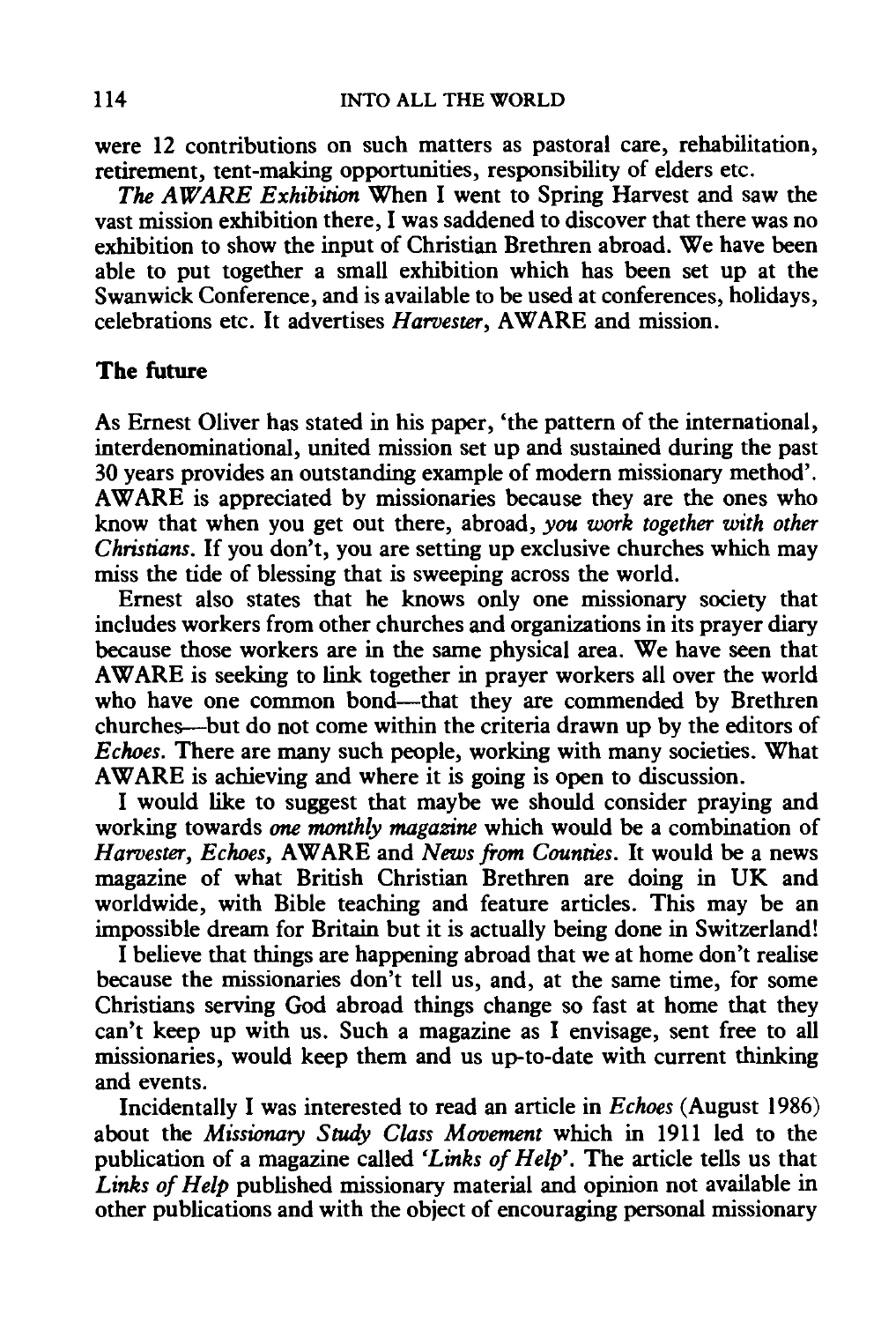#### APPENDICES 115

study. It included surveys of many parts of the world; general statistical information; the basic tenets of various world religions and touched upon ... problems that assembly workers were often called upon to face. The Editor set out not only to provide an informative magazine but material for conferences and displays of all kinds which were then very much encouraged.' It was eventually absorbed into *Harvester!* 

I would also draw your attention to the last two chapters of the tenvolume series *That the World may Know* by Dr Tatford. One chapter is about change, and the other is about the relevance of mission today. He quotes both Stan Warren and Michael Griffiths and also refers to the MSC Movement. 'Practically all missionary societies' he wrote, 'employ deputation secretaries to visit churches and report on current conditions and needs, using *exhibits*, maps and other visual aids. . . . A great deal might be done in the different regions of the U.K. if those capable of doing so, gave themselves voluntarily to this service, as some did in the early days of the M.S.C. Movement. *An assembly agency* formerly existed to provide information to those who were prepared to take up secular appointments in other countries in order to be in a position to engage in evangelism and teaching in their spare time. It would be well if such an agency could be recommenced.'

One of the reasons why people go out with societies is that they hear of specific opportunities which they can fill.

I would make a plea for the setting up of a *Mission Resource Centre* where opportunities could be advertized and volunteers referred; where books, news, statistics etc could be available, and which was really appealing and exciting to young people.

I wonder, too, if the various Brethren initiatives could not aim to work together more. Should not Gospel Literature Outreach, the London Missionary Meetings, *Echoes,* Partnership and A WARE be represented on a joint committee that met at least annually, since many of their desires and concerns overlap.

Finally, I am concerned that there should be a way of receiving regular news of European and Third World churches where there is no UK presence. We should be encouraging them to set up their own missionary training!